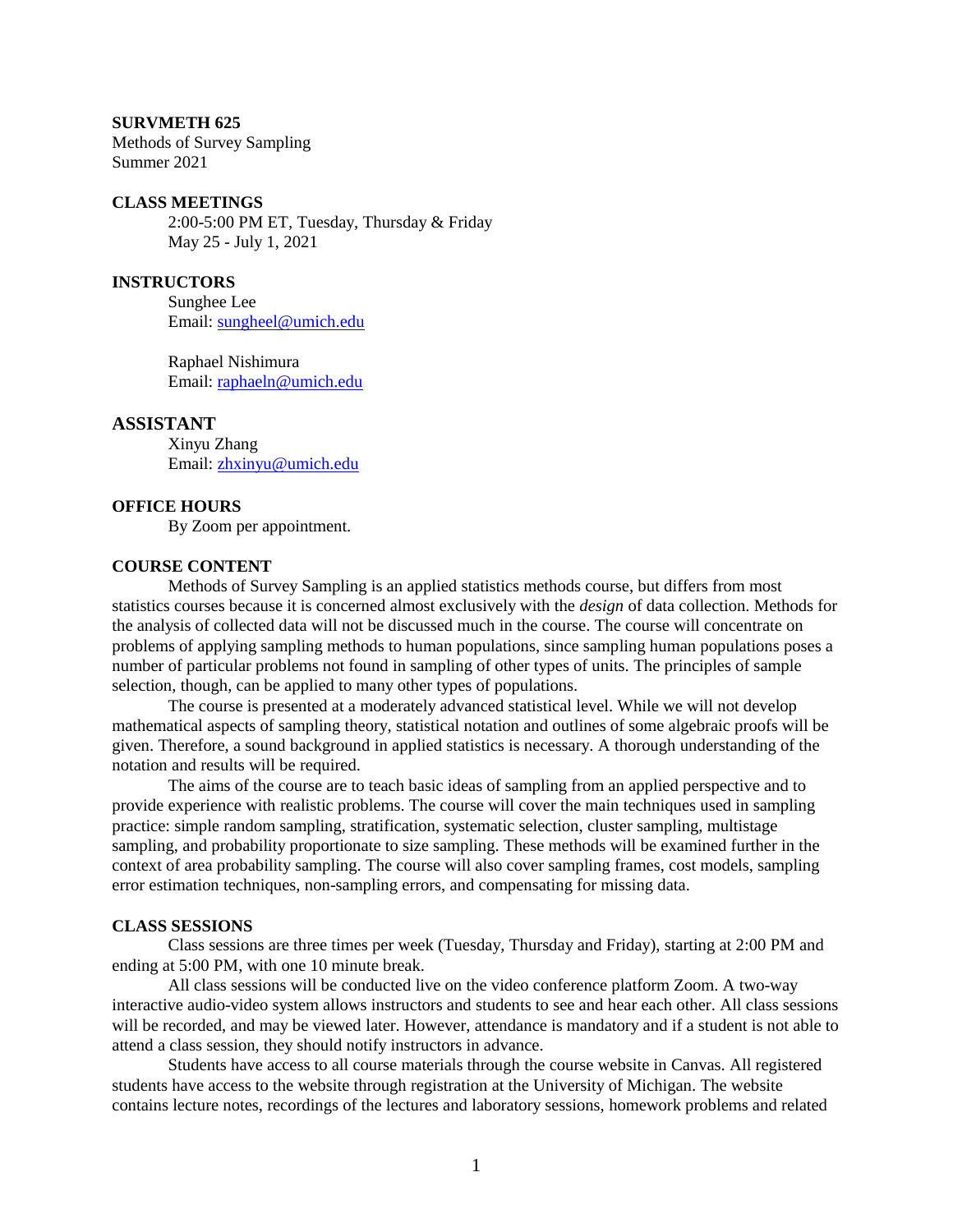materials, homework solutions, readings, the course project and related materials, a message log, and a Q&A web platform (Piazza).

#### **HOMEWORK**

The homework assignments are to be turned in by the beginning of the class session when due. The regular problems will be graded on a five level system: check-plus (100), check (90), check-minus (80), late (60), not submitted (0). The 'late' score will be assigned for any assignment turned in after the assigned time and day, without prior permission of the instructors.

Homework will be submitted electronically via the course website in Canvas as an attachment to the Assignment tool. Students must submit solutions, handwritten or typed, in a single .pdf format file, with name and homework set number at the top of the first page, and page numbers at the bottom of each page. Files must be submitted in a standard name convention: 'Surname First Initial HW #.pdf'. For example, 'Nishimura R HW 1.pdf'. The submitted homework will be marked electronically and returned via the Assignment tool as an attachment, along with a copy of a homework solution.

Study groups are useful, and encouraged. Group answers are not acceptable. Each student must submit individual homework exercise solutions.

The project is a multi-stage sampling exercise distributed early in the term, and discussed throughout the course during class sessions. The instructors will assign 4-5 students each to project teams. Each team will submit one copy of the project in .pdf format with name 'Team # project.pdf' (for example, 'Team A project.pdf') via the Assignment tool.

All students in a team receive the same base score (maximum 80 points). Each student also completes an evaluation for the other students in the team. The remainder of each student's project grade (maximum 20 points) will be based on the evaluations by fellow students in the team. Students who do not turn in evaluations of other team members will receive zero for the individual component, regardless of team ratings.

## **EXAMINATIONS AND FINAL GRADE**

There will be a "take-home" cumulative open book, open notes midterm examination, which will be available on the course website in Canvas from Friday, June 11, 2:00 PM EDT to Saturday, June 12, 2:00 PM EDT. The cumulative, open book, open notes final examination will be also be "take-home" and will be available on the course website in Canvas from Thursday, July 1, 2:00 PM EDT to Friday, July 2, 2:00 PM EDT. The solution of each the exam should be uploaded to the course website in Canvas within the period the exam is available. If the student is unable to take the exam on the scheduled time due to prior commitments, they should contact the instructors as soon as possible to make special arrangements.

Final grades will be a weighted composite of homework (approximately 30%), class project (approximately 30%), and examination scores (approximately 40%). The instructors may alter the relative weights, depending on overall class performance on each component of the final grade.

#### **ACADEMIC INTEGRITY**

Students are responsible for upholding the policy on academic integrity in the University of Michigan Standard Practice Guide; please see [https://spg.umich.edu/policy/303.03.](https://spg.umich.edu/policy/303.03)

#### **TEXTBOOKS AND ASSIGNED READING**

The principal text for the course will be *Survey Sampling* by Leslie Kish (John Wiley and Sons, Inc., New York, 1965). It is available at university bookstores or through online sales. Students may find that the following texts serve as useful supplemental reading to several lecture topics: *Introduction to Survey Sampling 2<sup>nd</sup> Eds.* by Graham Kalton (Sage Publications, Beverly Hills, 2020), *Sample Survey Methods and Theory*, Volume 1, by Morris Hansen, *et al*. (New York: John Wiley and Sons, Inc., 1953), and *Sampling Techniques*, 3rd edition, by William G. Cochran (New York: John Wiley and Sons, Inc., 1977).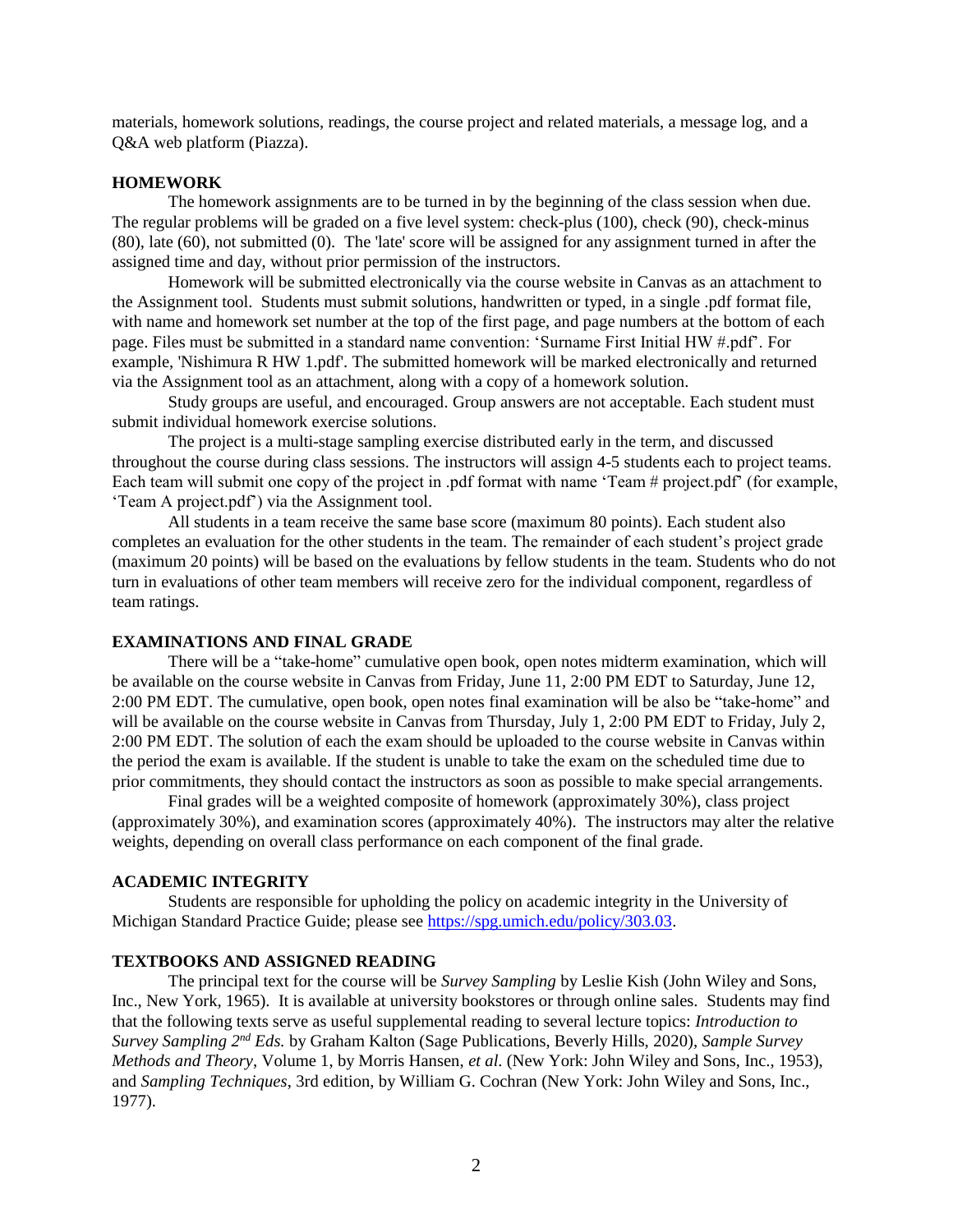There are also assigned readings of several papers (see list below), available on Canvas.

- **[1]** Rust, K. "Variance estimation for complex estimators in sample surveys," *Journal of Official Statistics*, 1(4) (1985): 381-397.
- **[2]** Kish, L. and Frankel, M. "Inference from complex samples," *Journal of the Royal Statistical Society*, Series B, **36** (1974): 1 - 37.
- **[3]** Waksberg, J. "Sampling methods for random digit dialing," *Journal of the American Statistical Association*, (1978), 73:40–46.
- **[4]** Tucker, C., Lepkowski, J.M., Piekarski, L. "The current efficiency of list-assisted telephone sample designs," *Public Opinion Quartuerly*, (2001), 66:321–338
- **[5]** Kalton, G. and Kasprzyk, D. "The treatment of missing survey data," *Survey Methodology*, **12** (1986): 1 - 16.
- **[6]** American Association for Public Opinion Research. "Standard Definitions: Final Dispositions of Case Codes and Outcome Rates for Surveys." (2016), Available at [https://www.aapor.org/AAPOR\\_Main/media/publications/Standard-](https://www.aapor.org/AAPOR_Main/media/publications/Standard-Definitions20169theditionfinal.pdf)[Definitions20169theditionfinal.pdf.](https://www.aapor.org/AAPOR_Main/media/publications/Standard-Definitions20169theditionfinal.pdf)